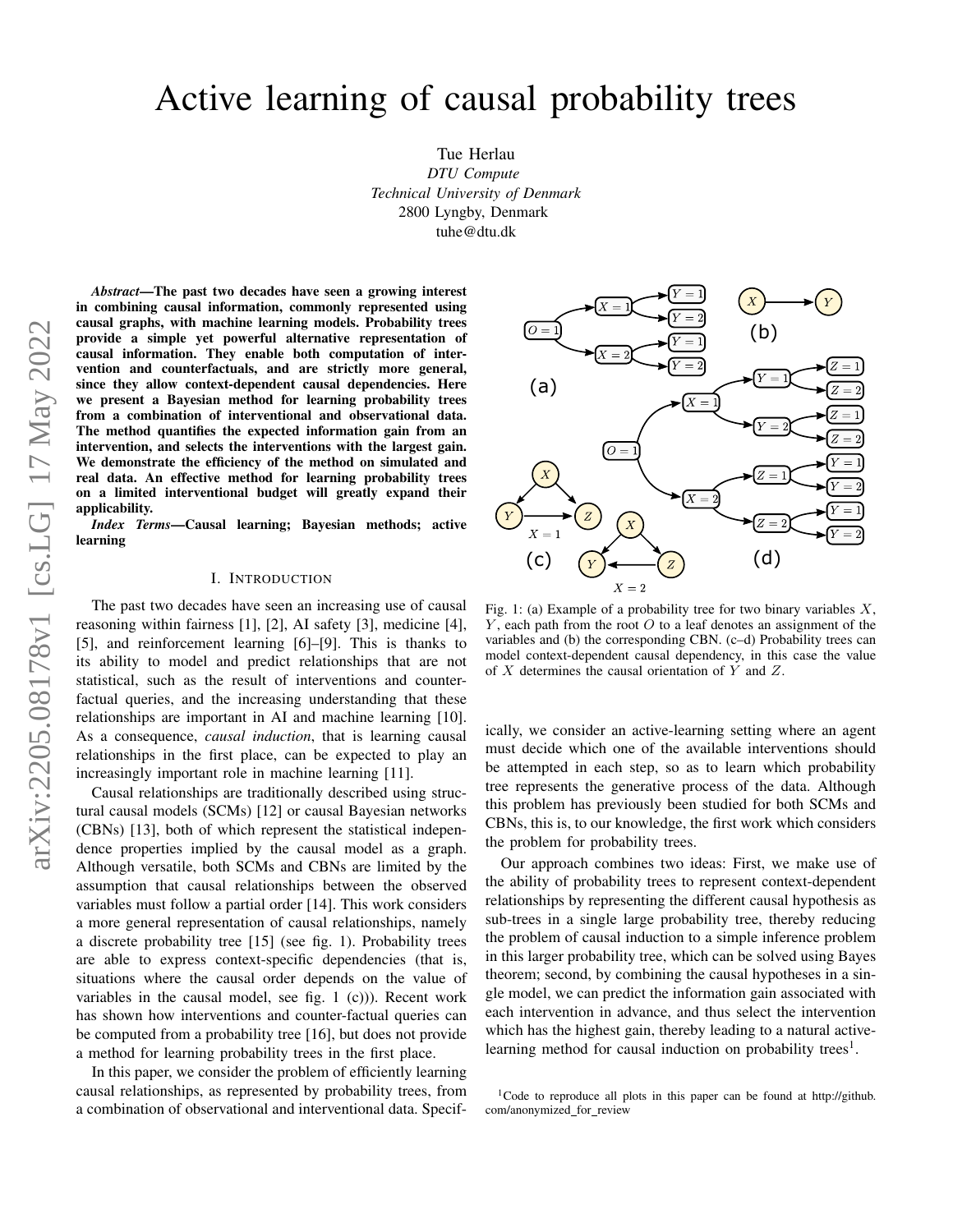*a) Related work:* Information theory has previously been used to quantify the causal effect between variables [\[17\]](#page-6-14), or to specify circumstances where the causal orientation of categorical variables can be determined from observational data [\[18\]](#page-6-15). Information geometry was used to infer causal orientation from observational data, using assumptions on generative mechanisms [\[19\]](#page-6-16), however both settings are different from the Bayesian learning problem considered here. Most relevant to our work is the active-learning method discussed in [\[20\]](#page-6-17), where interventions are selected by their expected reduction of a certain cost-function, defined using the entropy of the edgedistribution. The method is used as a point of comparison in section [III.](#page-3-0) Context-dependent relationships occur naturally in a variety of places, such as probabilistic programming [\[21\]](#page-6-18), or as an additional node type in factor graphs [\[22\]](#page-6-19).

## II. METHODS

A probability tree describes the generative process of the data and is easiest defined recursively. We will be concerned with m discrete stochastic variables  $X = (X_1, \ldots, X_m)$ , so that  $X_\ell \in \mathcal{V}_\ell$  is the range of values of  $X_\ell$ . A probability tree describes the generative process of  $X$  as a path through the tree, starting at the root, where at each node of the tree one or more variables in X is assigned its value. Suppose  $n \in \mathcal{T}$  is a node in the tree. We represent *n* as a tuple  $n = (u, \mathcal{S}, \theta^{(n)})$ where  $u$  is a unique integer identifying the node,  $S$  is a list of statements specifying which variables are assigned at  $n$  (in all our examples, just a single statement of the form  $X_\ell = x_\ell$ ) and  $\theta_1^{(n)}, \ldots, \theta_{|\text{ch}(n)|}^{(n)} \in [0, 1]$  is the transition probability from n to each of its children ch $(n)$ . For completeness, the root will be associated with the dummy variable  $O = 1$ , which can only take a single value.

A *total realization* is a path  $\tau = (n_1, \ldots, n_l)$  from the root to a leaf in the tree. We assume that the tree is constructed such that the statements associated with the nodes on any path form a partition of all variables  $X_1, \ldots, X_m$ ; that is, when traversing from the root to the leaf, all variables are assigned a value once. The probability of a realization is simply the product of the probabilities  $\theta_i^{(n)}$  of each node encountered along the path. Examples of Bayesian networks and their corresponding probability trees are given in fig. [1](#page-0-0) (a–b).

An *event*, such as  $X_k = x_k$  or  $\{X_1 = 3, X_5 = 7\}$ , is identified with the set of all total realizations which traverses nodes with statements  $X_k = x_k$ . The probability of an event is the sum of probability of the total realizations, thereby defining the joint distribution  $P(X_1, \ldots, X_m)$ .

### <span id="page-1-1"></span>*A. Intervention*

Interventions in probability trees are defined following [\[16\]](#page-6-13): An intervention  $X_\ell = x_\ell$  in a probability tree simply means that during the generative process, at the node where the value  $X_\ell$  is decided, the path is forced to choose the branch corresponding to  $X_\ell = x_\ell$  with probability 1. Formally, an intervention on  $T$  can be defined as a new tree  $T'$  identical to T, except for all nodes  $n = (v, \mathcal{S}, \theta^{(n)})$  which have a child in which  $X_{\ell}$  is assigned a value, we change  $\theta^{(n)}$  so if the child

<span id="page-1-0"></span>

Fig. 2: A single probability tree with a context-dependent variable  $G$ can represent the  $S = 2$  causal hypothesis for the variables X, Y, Z. Depending on the value of  $G$ , the causal ordering of  $X, Y, Z$  will differ, as illustrated by the two CBNs.

has an assignment  $X_{\ell} \neq x_{\ell}$  it is selected with probability 0, and if the child has a statement of the form  $X_\ell = x_\ell$  it is selected with probability 1.

# *B. Causal hypothesis*

An appealing feature of probability trees is that selecting between different causal hypotheses, i.e. the causal orderings of the variables  $X_1, \ldots, X_m$ , can be treated as a contextdependent causal problem. Suppose  $\mathcal{T}_1, \ldots, \mathcal{T}_S$  are trees of the form described earlier, which denote different causal hypotheses for the variables  $X_1, \ldots, X_m$  and we let  $G = 1, \ldots, S$  be a stochastic variable denoting each hypothesis. We can then represent the problem using a new tree, where the root has S children, each of the form  $n_k = (k, G = k, \theta^{(n_k)})$ , and corresponding to one of the trees  $\mathcal{T}_k$ . An illustration is given in fig. [2](#page-1-0) using  $S = 2$  causal hypothesis over three variables  $X, Y, Z$ , where the plates indicate the two different causal hypotheses shown as CBNs. A total realization in the new tree  $T$  then corresponds both to selecting a causal orientation,  $G = k$ , and a realization of the variables  $X_1, \ldots, X_m$ according to  $\mathcal{T}_k$ .

## *C. Bayesian learning*

We will be concerned with the case where interventions occur on single variables, i.e. are of the form  $J = \{X_\ell = x\},\$ and the empty intervention  $J = \emptyset$  will correspond to passively observing the system. The available data  $D$  is therefore a sequence of interventions and the realized values of the  $m$ variables  $D = (\mathbf{X}^{(1)}, J^{(1)}), \dots, (\mathbf{X}^{(N)}, J^{(N)}).$ 

Assuming a uniform prior over the  $S$  causal hypothesis,  $\theta^{(n_0)} = P(G = k) = \frac{1}{S}$ , the probability of a given causal order is immediately available using Bayes theorem

<span id="page-1-2"></span>
$$
P(G=k|D,\boldsymbol{\theta}) = \frac{P(D|G=k,\boldsymbol{\theta})}{\sum_{k'=1}^{S} P(D|G=k',\boldsymbol{\theta})}
$$
(1)

where  $\theta = (\theta^{(n)})_{n \in \mathcal{T}_k}$  are the split probabilities. To compute the marginal likelihoods, note that each observation  $\mathbf{X}^{(i)} = (X_1^{(i)}, \dots, X_m^{(i)})$  in the data set corresponds to a total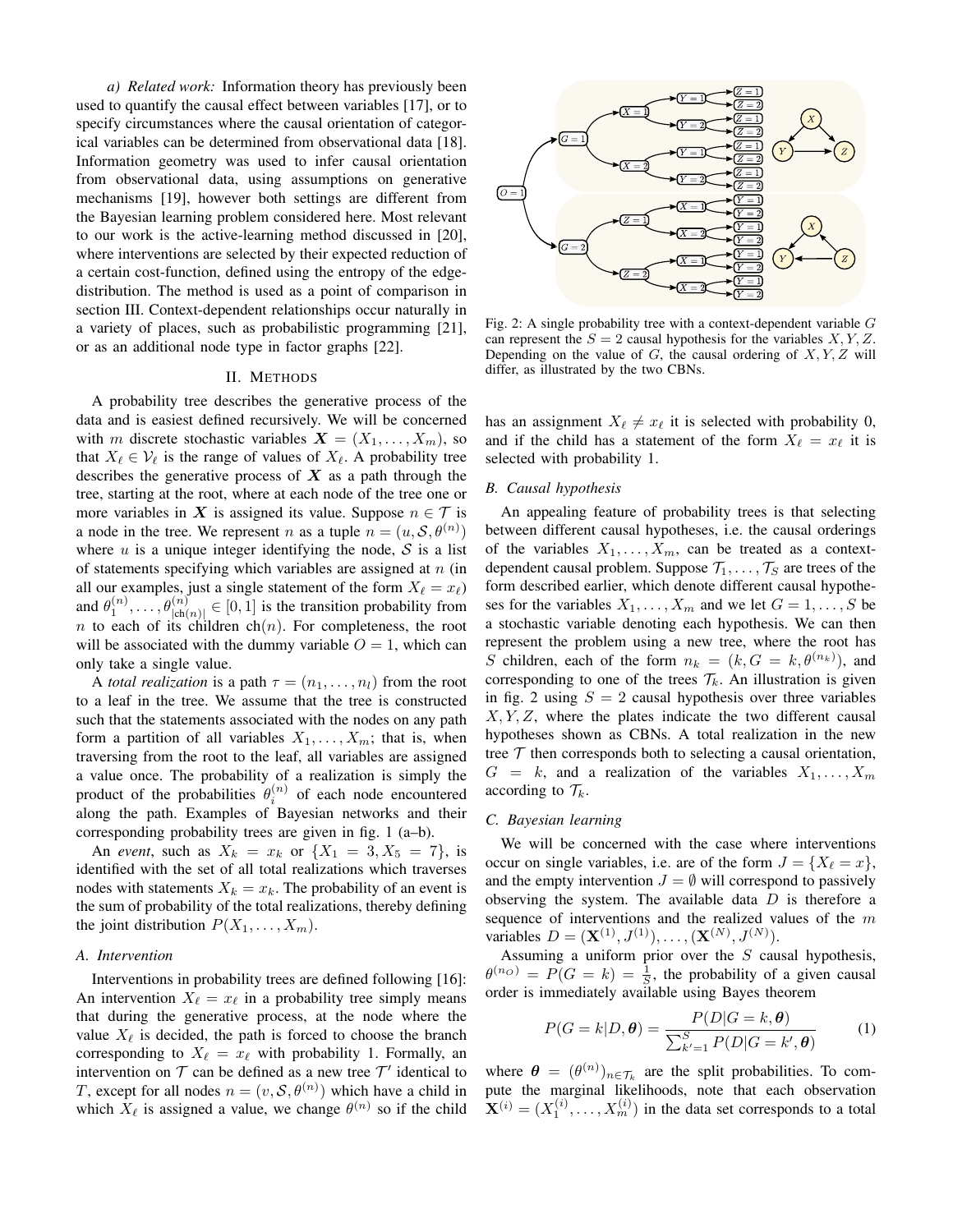realization of each of the trees  $\mathcal{T}_k$ , and the probability can therefore be obtained by simply using the generative procedure outlined earlier. Specifically, for a node  $n \in \mathcal{T}_k$ , we let  $N_{i|n}$ be the total number of realizations passing through the node n and selecting child  $j \in \text{ch}(n)$ , but *not* counting those of the total realizations, where the choice  $j$  was forced by the intervention (see section [II-A\)](#page-1-1). The probability of the data conditional on tree  $\mathcal{T}_k$  is therefore:

$$
P(D|G=k, \theta) = \prod_{n \in \mathcal{T}_k} \left[ \prod_{j \in \text{ch}(n)} \left( \theta_j^{(n)} \right)^{N_{j|n}} \right].
$$
 (2)

Assuming each  $\theta^{(n)} \sim \text{Dir}(\alpha^{(n)} \mathbf{1}_{|\text{ch}(n)| \times 1|})$  has a Dirichlet prior with concentration parameter  $\alpha^{(n)}$ , the marginal likelihood is obtained by integrating eq. [\(2\)](#page-2-0):

$$
P(D|G=k) = \int \prod_{n \in \mathcal{T}_k} d\theta^{(n)} P(\theta^{(n)})) P(D|G=k, \theta)
$$

$$
= \prod_{n \in \mathcal{T}_k} \frac{\prod_{j \in \text{ch}(n)} \Gamma(N_{j|n} + \alpha^{(n)}))}{\Gamma(\sum_{j \in \text{ch}(n)} N_{j|n} + |\text{ch}(n)|\alpha^{(n)})}. \quad (3)
$$

#### *D. Priors*

For most choices of concentration parameters  $\alpha^{(n)}$ , the probability tree model will learn a causal orientation from observational data alone, and therefore create a bias towards a particular causal orientation prior to performing interventions. To prevent this, the concentration parameters should be chosen so that:

$$
\frac{1}{S} = P(G = k | D^{\text{observational}}). \tag{4}
$$

To ensure this, suffice it to select the concentration parameter in a node  $n$  to be proportional to the number of descendants of  $n$  divided by the number of immediate children, i.e.

$$
\alpha^{(n)} = \frac{|\{\text{descendants of } n\}|}{|\text{ch}(n)|} \alpha
$$
 (5)

for a common factor  $\alpha > 0$ . This is easily seen by noting that most factors in eq. [\(3\)](#page-2-1) cancel, and the marginal likelihood simply reduces to a product over the leaves:

$$
P(D^{\text{observational}}|G=k) = \frac{\prod_{n \in \mathcal{T}_k, j \text{ is a leaf}} \Gamma(N_{j|n} + \alpha)}{\Gamma(N + |\mathcal{T}|\alpha)}.
$$

Thus, the probability of a given causal hypothesis  $\mathcal{T}_k$  computed using eq.  $(1)$  will depend on the data  $D$  and a single parameter  $\alpha > 0$ .

#### *E. Active learning*

The amount of evidence, measured in nats, in favor of a hypothesis h relative to the alternative is  $\frac{\log P(h|D)}{\log P(\neg h|D)}$  [\[23\]](#page-6-20). A natural criterion by which to choose between interventions is how much they are expected to change the evidence in favor of the true causal hypothesis. Since the agent only has access to limited data, we distinguish between the agent's estimate of the probability assignment, indicated by the symbol Q, and the true probability assignment indicated by P.

Suppose the agent performs an intervention do( $X_\ell = x_\ell$ ) =  $\hat{x}_{\ell}$  and observes the realization x of X. We define the information gained in favor of a causal hypothesis  $G = k$ from observing the effect of  $\hat{x}_\ell$ , in the context of an existing data set  $D$ , as the increase in evidence in favor of  $k$ :

<span id="page-2-2"></span>
$$
I(k|D, (\mathbf{x}, \hat{x}_\ell))
$$
  
= log  $\frac{Q(k|D, (\mathbf{x}, \hat{x}_\ell))}{\sum_{k'\neq k}^{S} Q(k'|D, (\mathbf{x}, \hat{x}_\ell))}$  – log  $\frac{Q(k|D)}{\sum_{k'\neq g}^{S} Q(k'|D)}$ . (6)

<span id="page-2-0"></span>In the above, the symbol  $Q(k|D)$  refers to the agent's belief as computed using eq. [\(1\)](#page-1-2) and eq. [\(3\)](#page-2-1). Note that this quantity reflects the agent's internal belief about the truth of a hypothesis  $G = k$ .

Assume that the (true) causal orientation is among the S causal hypotheses. The chance  $k$  is the (true) causal hypothesis given the data is  $P(G = k | D, \theta)$ , where importantly we use P to signify this quantity is computed using the true model of the system (i.e, the likelihood is computed using eq. [\(2\)](#page-2-0) with the true values of  $\theta^{(n)}$ ).

<span id="page-2-1"></span>Thus, the information gain in favor of the *true* causal hypothesis is given as the expected gain in information for a given hypothesis  $k$ , computed using eq. [\(6\)](#page-2-2), weighted by the chance that k is actually the true hypothesis  $P(G = k | D, \theta)$ . Specifically, we define the *actual information gain* as:

<span id="page-2-4"></span>
$$
\Delta_{\hat{x}_{\ell}}^{\text{Actual}} = \mathbb{E}_{k|D, \mathbf{x}_{\ell}|g, D, \hat{x}_{\ell}} [I(k|D, (\mathbf{x}, \hat{x}_{\ell})]
$$

$$
= \sum_{k=1}^{S} P(k|D, \theta) \sum_{\mathbf{x}} P(\mathbf{x}|k, \hat{x}_{\ell}) I(k|D, (\mathbf{x}, \hat{x}_{\ell})). \quad (7)
$$

This quantity represents the actual information gain experienced by the agent under the model assumptions, and is what we ideally would wish to compute. However, since it depends the true probabilities P, we instead define the *expected gain* as:

<span id="page-2-3"></span>
$$
\Delta_{\hat{x}_{\ell}}^{\text{Expected}} = \sum_{k=1}^{S} Q(k|D) \sum_{\mathbf{x}} Q(\mathbf{x}|k, \hat{x}_{\ell}, D) I(k|D, (\mathbf{x}, \hat{x}_{\ell}))
$$
\n(8)

which can be computed using known quantities prior to interventions. The method therefore simply ranks the possible interventions using eq. [\(8\)](#page-2-3) and selects the intervention with the highest expected gain.

### *F. The two-variable case*

It is instructive to consider the simple case of  $m = 2$ variables  $X_1$  and  $X_2$ , and where the data D only consists of observational data. We consider the case of two causal orientations,  $k = 1$  corresponding to  $X_1 \rightarrow X_2$  and  $k = 2$ corresponding to  $X_2 \rightarrow X_1$ , and without loss of generality assume an intervention  $\hat{x}_1$  is performed on  $X_1 = x_1$  and we observe  $X_2 = x_2$ . In this case, it follows from symmetry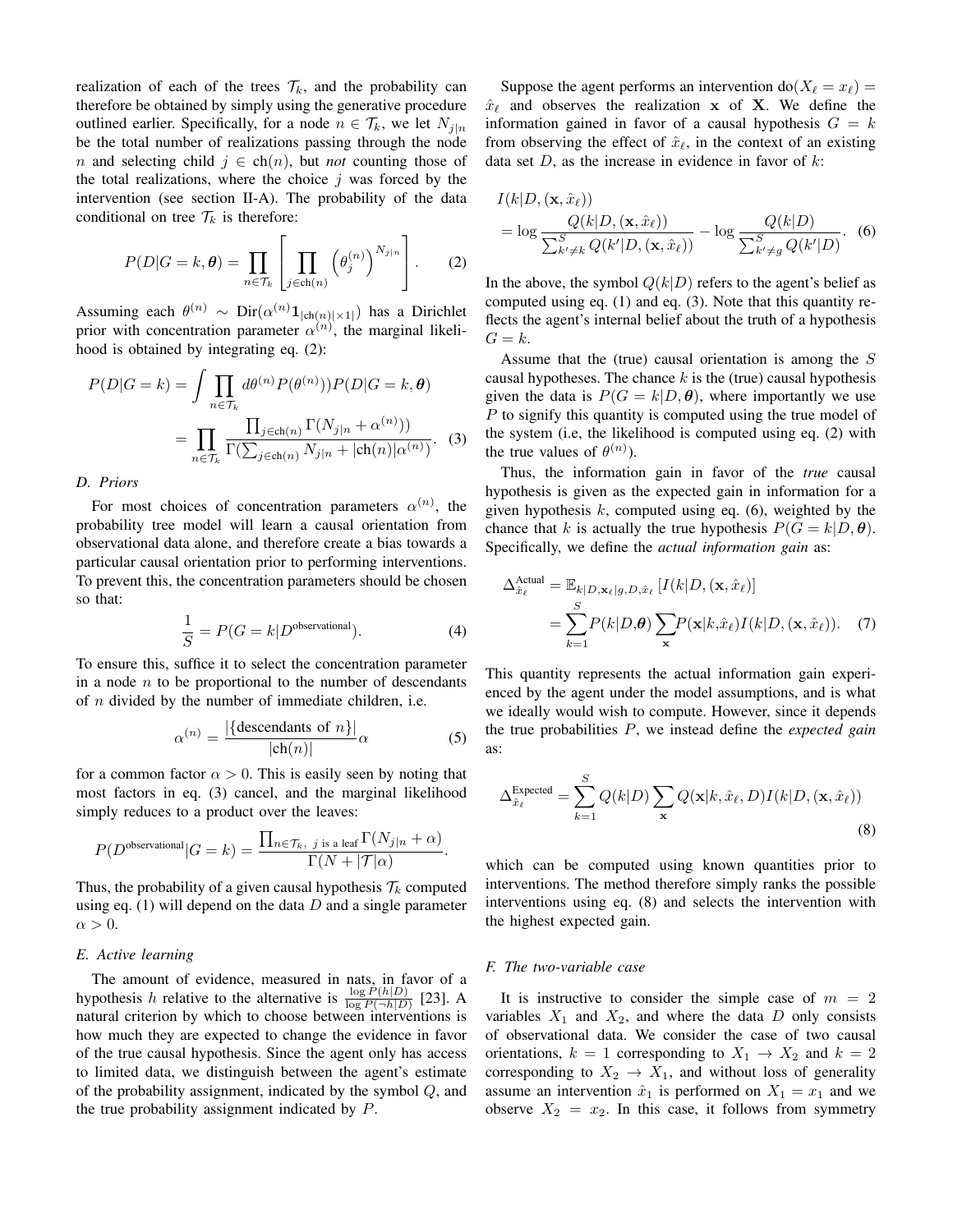that  $I(k = 1|D, (\mathbf{x}, \hat{x}_\ell)) = -I(k = 2|D, (\mathbf{x}, \hat{x}_\ell))$  and eq. [\(6\)](#page-2-2) becomes

$$
I(k = 1|D, (x_2, \hat{x}_1)) = \log \frac{Q(k = 1|D, (x_2, \hat{x}_1))}{Q(k = 2|D, (x_2, \hat{x}_1))}
$$

$$
= \frac{Q(D, (x_2, \hat{x}_1)|k = 1)}{Q(D, (x_2, \hat{x}_1)|k = 2)}.
$$
(9)

Using eq. [\(3\)](#page-2-1), and noting that the single intervention only changes the pseudo-counts  $N_{j|n}$  by a single value, the expression simply reduces to the  $\alpha$ -robust estimate of the probabilities:

$$
I(k = 1|D, (x_2, \hat{x}_1)) = \log \frac{Q(x_2|x_1, D)}{Q(x_2|D)}
$$
(10)  
where: 
$$
Q(x_2|x_1, D) = \frac{n(x_1, x_2) + \alpha}{\sum_{x_2 \in \mathcal{V}_2} n(x_1, x_2) + |\mathcal{V}_1|\alpha},
$$

$$
Q(x_2|D) = \frac{\sum_{x_1 \in \mathcal{V}_1} n(x_1, x_2) + |\mathcal{V}_1| \alpha}{N + |\mathcal{V}_1||\mathcal{V}_2| \alpha}.
$$

In this expression,  $n(x_1, x_2)$  is the number of observations in D where  $X_1 = x_1$  and  $X_2 = x_2$ .

Similarly, the outer expectations in eq. [\(7\)](#page-2-4) over  $\mathbf{x} = (x_1, x_2)$ are easily expressed using the conditional/marginal probabilities, for instance:

$$
P(\mathbf{x}|k=1,\hat{x}_1) = P(X_2 = x_2|X_1 = \hat{x}_1)\delta_{x_1,\hat{x}_1},\qquad(11a)
$$

$$
P(\mathbf{x}|k=2,\hat{x}_1) = P(X_2 = x_2)\delta_{x_1,\hat{x}_1}.\tag{11b}
$$

The actual expected gain of information in favor of the true causal direction, when an intervention  $\hat{x}_1$  is performed on  $X_1 = x_1$ , is therefore

$$
\Delta_{\hat{x}_1}^{\text{Actual}} = \frac{1}{2} \sum_{x_2} \left[ P(x_2 | x_1) - P(x_2) \right] \log \frac{Q(x_2 | x_1, D)}{Q(x_2 | D)} \tag{12}
$$

The expression for the expected gain is even simpler, and can be expressed using the Jeffrey divergence [\[24\]](#page-6-21) between the conditional and marginal distributions  $D_J(p; q) = \sum_x (p(x) - p)$  $q(x))\log\frac{p(x)}{q(x)}$ :

$$
\Delta_{\hat{x}_1}^{\text{Expected}} = D_J(Q(X_2|x_1, D); Q(X_2|D)).\tag{13}
$$

The intuition behind this expression is that for two variables, the suitability of an intervention is assessed based on how much the conditional distribution differs from the marginal, as measured by the Jeffrey divergence which corresponds to the case where an intervention may give a particularly surprising result. The Jeffrey divergence may become very large when the probabilities are close to zero, however, this simply corresponds to the case where certain interventions can lead to configurations which are highly atypical for the system, and therefore are highly informative with respect to the causal orientation.

This does present a potential problem when the exact probability  $P$  in eq. [\(12\)](#page-3-1) is replaced by the finite-sample approximations in eq. [\(13\)](#page-3-2). This means that the regularization parameter  $\alpha$  can be expected to play an important role. However, in our experiments, we found that values between  $\alpha = 1$  or  $\alpha = 2$  worked well.

## III. EXPERIMENTS

<span id="page-3-0"></span>The most relevant work to compare against is the active learning method for causal Bayesian networks proposed by [\[20\]](#page-6-17) (*Entropy* in the following). The method uses a costfunction based approach to rank interventions based on their expected outcome, and the cost-function is constructed as follows: For each possible edge  $i, j$  in the Bayesian network, there are three possible outcomes  $(X_i \to X_j, X_j \to X_i$  and no edge between  $i, j$ ), which can be considered the outcome of a categorical distribution. Given the current data set, consisting of observations and interventions, the method considers the entropy of these categorical distributions, and constructs the cost-function as the expected value of the sum of all such entropies. The main difference in our approach is that we consider the full structure of the causal network, and instead of the entropy we consider the evidence in favor of a given causal orientation.

We note that the authors propose a sampling-based approach to generate candidate Bayesian networks, however, we will consider a direct implementation of the cost function as this is feasible in our experiments. The probabilities used in computing the entropies are obtained using the same method (i.e., using  $\alpha$ -soft estimates) as our method. Note that this method is only applicable to probability trees which can be represented as CBNs.

# <span id="page-3-3"></span>*A. Information gain with two variables*

<span id="page-3-1"></span>Continuing the example with two variables, consider the case where the variables are perfectly correlated and can take K values  $|\mathcal{V}_i| = K$ . Assume that the joint distribution is symmetric,  $p(x_1, x_2) = \frac{\rho}{K} \delta_{x_1, x_2} + \frac{1-\rho}{K(K-1)} (1 - \delta_{x_1, x_2}),$ and that the observational data is proportional to  $p$ , i.e.  $n(x_1, x_2) = Np(x_1, x_2)$ , the actual information gain from any intervention  $\hat{x}_1$  will be given by eq. [\(7\)](#page-2-4). In the case  $K = 2$  it is:

$$
\Delta_{\hat{x}_\ell} = \frac{1}{2} (\rho - \frac{1}{2}) \log \frac{N\rho + 2\alpha}{N(1 - \rho) + 2\alpha}.
$$
 (14)

<span id="page-3-2"></span>Thus, in the case of perfectly correlated variables, the actual gain in information from the *first* intervention will be proportional to  $\log N$  and independent of the intervention. We simulated the setup in an active learning setting up to 20 interventions, where actions were selected using either the actual gain, expected gain or the Entropy method described previously using  $K = 4$  and  $\rho = 0.9$ . The simulations were hot-started using  $N = 300$  non-interventional observations and results were averaged over  $T = 100$  random restarts. The error bars indicate the standard deviation of the mean. The result can be seen in fig. [3](#page-4-0) (a). All methods performed well, since the symmetry of the problem makes all possible interventions roughly equally informative.

A more interesting problem is obtained when the joint distribution is asymmetric. Specifically, we consider the case  $K = 4$ , where the true causal orientation is  $X_1 \rightarrow X_2$ , and where  $p(1, x_2) = p(4, 1) = \frac{\rho}{5}$ , and otherwise  $p(x_1, x_2) =$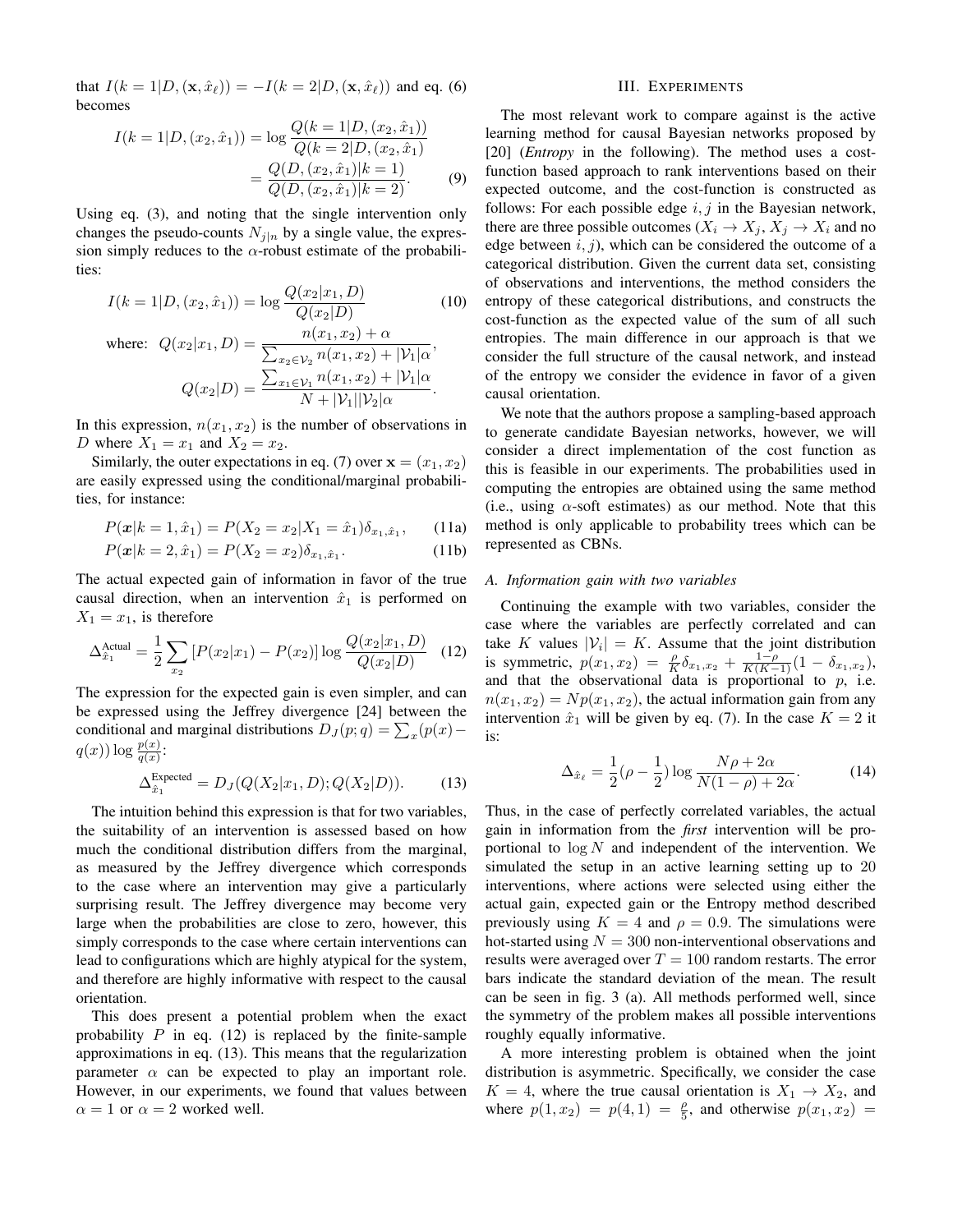<span id="page-4-0"></span>

Fig. 3: (a) Probability of determining the true causal orientation in the perfectly correlated two-variable problem described in section [III-A.](#page-3-3) The methods are evaluated using a fixed number of observations  $N$  and varying number of interventions. The different interventions provide nearly the same information gain. (b) Illustration of the expected/actual gain in information for different interventions in the asymmetric two-variable problem. The intervention  $X_1 = 1$  is predicted to offer more information than the other across a varying number of observations N. In all cases, the expected gain eq. [\(8\)](#page-2-3) is close to the idealized exact gain eq. [\(7\)](#page-2-4). The result is born out when using the active-learning method in (c), where the proposed active-learning scheme uses far fewer interventions to determine the true causal orientation.

<span id="page-4-1"></span>

|         | Actual gain | Expected gain | Entropy   | Random    |
|---------|-------------|---------------|-----------|-----------|
| $N=50$  | 17.19(88)   | 19.42(90)     | 27.9(8)   | 30.63(70) |
| $N=100$ | 15.54(83)   | 16.35(94)     | 26.35(83) | 27.92(75) |
| $N=200$ | 14.54(79)   | 15.14(86)     | 25.20(91) | 25.52(82) |

| TABLE I: Interventions required in the <i>Pairs</i> data set. |  |  |  |  |  |  |  |
|---------------------------------------------------------------|--|--|--|--|--|--|--|
|---------------------------------------------------------------|--|--|--|--|--|--|--|

 $\frac{1-\rho}{11}$ . Both the actual and expected gain of all possible inter-ventions are shown in fig. [3,](#page-4-0) here averaged over  $T = 100$ random restarts, and it is clearly seen that the intervention  $X_1 = x_1$  is optimal. It is notable that when probabilities are estimated from relatively few observations, the expected and actual gain still tend to coincide. When the problem is considered in an active learning setting similar to fig. [3,](#page-4-0) we see that selecting interventions using the expected gain leads to much quicker convergence than random interventions. Somewhat surprisingly, the entropy-based method performs on par with random intervention selection.

#### *B. The Pairs database*

The Pairs database [\[25\]](#page-6-22) consists of 108 small data sets intended to provide realistic examples of real-world cause and effect pairs. We limit ourselves to the case  $S = 2$  and select the variables as the first columns marked as cause and effect. The data set is pre-processed by binning into  $K = 5$  equiprobable bins, and the results are reported using the weighting procedure (to account for some data sets being similar) as suggested by the authors [\[25\]](#page-6-22).

The methods for selecting interventions were evaluated by first generating a varying number  $N$  of observational datapoints, and then for each data set, performing 40 interventions. In all cases we used  $\alpha = 1$ . The result were averaged over  $T = 20$  random restarts.

As an evaluation metric, we considered the average time until the method was at least 95% certain about the correct causal orientation (the method defaults to 40 interventions in case the method did not obtain certainty about the true causal orientation). The results can be found in table [I.](#page-4-1) As expected, all methods perform better with more observational data. The overall trend is that the actual gain, computed using eq. [\(7\)](#page-2-4), outperforms the expected gain eq. [\(13\)](#page-3-2). This is to be expected, since the actual gain is more informed about the problem, but in both cases the proposed method learns the causal orientation far quicker than random interventions, or the method of [\[20\]](#page-6-17).

### *C. Information gain with three variables*

To test the method in a more challenging setting, which can nevertheless still be represented as a CBN, we consider the case of  $m = 3$  variables,  $X_1, X_2, X_3$ , and where the actual causal relationship is  $X_1 \rightarrow X_2, X_3$  and  $(X_1, X_2) \rightarrow X_3$ . We consider the problem of determining this causal relationships among all graphs obtained by permuting the node labels, i.e. there are  $S = 6$  possible graphs. This can be represented as a probability tree similar to fig. [2,](#page-1-0) but where the root has six children.

Each variable could take  $|\mathcal{V}_i| = 6$  values, and to avoid the case where the variables are highly correlated (and all interventions have roughly the same value), we selected the joint distribution by selecting an arbitrary sparsity pattern  $\tilde{p}(x_1, x_2, x_3) \in$  ${0, 1}$  and normalizing  $p(x_1, x_2, x_3) = \frac{\rho}{M} \tilde{p}(x_1, x_2, x_3) + \frac{1-\rho}{6^3 - M} (1-\tilde{p}(x_1, x_2, x_3))$  where  $M = \sum_{x_1, x_2, x_3} \tilde{p}(x_1, x_2, x_3)$ . Details can be found in the supplementary code, and the qualitative outcome is not sensitive to this choice.

Next, we simulated the methods using similar settings as in the two-variable case and using  $\rho = 0.9$ . The results can be found in fig. [4](#page-5-0) and  $N = 300$ . Since the probabilities are estimated using relatively less data, the difference between the expected and actual gain is relatively larger. However, selecting interventions according to the expected gain performs far better than random intervention selection. The results are averaged over  $T = 15$  random restarts.

Surprisingly, the entropy method performs as well than random intervention selection. We attribute this to our use of a deterministic version of the objective function, and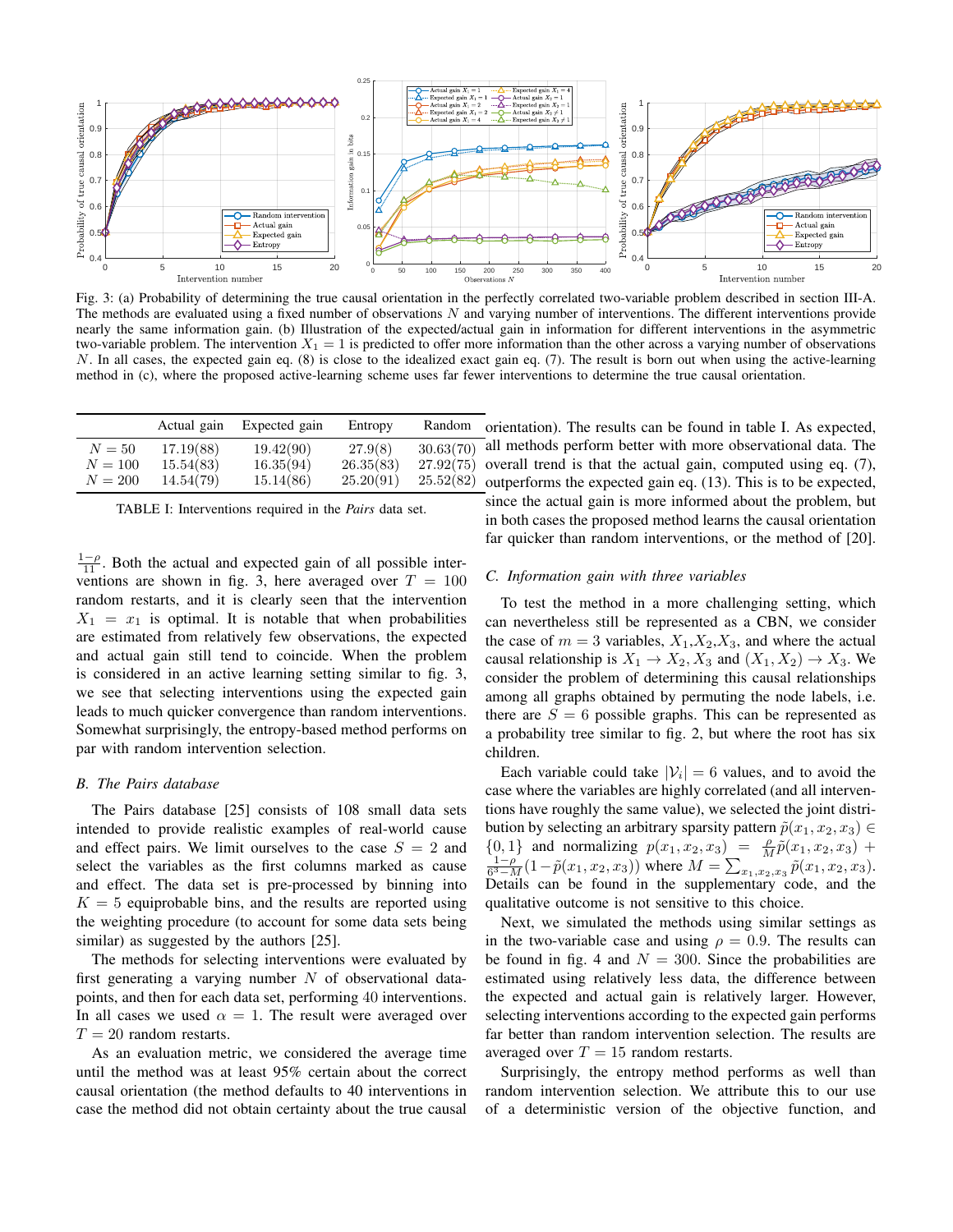<span id="page-5-0"></span>

Fig. 4: Result of selecting between the six possible fully-connected CBNs defined on a three-variable problem where each variable can take 6 values using a similar setup as considered in fig. [3](#page-4-0) (a,b). In this case, our method (expected gain) outperforms random selection, and the entropy-based cost function tends to get stuck on sub-optimal interventions.

believe that the method would perform better with increasing randomization.

## *D. Context-dependent causality*

Finally, we consider a context-dependent causal problem which cannot be represented using a CBN. We considered  $m = 3$  variables each capable of taking  $|\mathcal{V}_i| = 3$  values. We considered three possible causal hypotheses: In the first, the nodes were ordered as in the previous example, i.e.  $X_1 \rightarrow X_2, X_3$  and  $(X_1, X_2) \rightarrow X_3$ . In the other two hypotheses, we let  $X_1$  determine the causal order of  $X_2$  and  $X_3$ , so that in the first case  $X_1 = 1$  the causal order between  $X_2$  and  $X_3$  were reversed (similar to the example in fig. [1](#page-0-0) (d)), and in the other case the causal re-ordering of  $X_2$  and  $X_3$  occurs when  $X_1 = 2$ . The reasoning behind including two context-dependent cases is to ensure that the method does not simply distinguish between context-dependent effect vs. no context-dependent effect. We consider the correlated case,  $\tilde{p}(x_1, x_2, x_3) = \delta_{x_1, x_2} \delta_{x_2, x_3}$  to avoid unintended bias.

The methods were run using a similar setup as before, using  $N = 400$  observations,  $\rho = 0.9$ , and were averaged over  $T = 400$  random restarts, see fig. [5.](#page-5-1) We included both the case where the true causal graph had a context-dependent causal effect, and the case where it did not. The performance of the method was similar in the two cases, and shows that true causal orientation can be determined to a given degree of certainty using roughly half as many samples, compared to the case where random interventions are used. We do not include results from the entropy method as it is not applicable to context-dependent effects.

#### IV. DISCUSSION AND CONCLUSION

Probability trees provide a conceptually simple representation of causal relationships, which is nevertheless strictly more general than SCMs and CBNs by allowing context-dependent causal relationships. This flexibility redefines the problem of

<span id="page-5-1"></span>

Fig. 5: A context-dependent intervention-selection problem defined over three variables. The two conditions correspond to the case where the actual graph is either a CBN or contains a context-dependent causal relation. Our method uses about half as many samples as random intervention selection.

causal induction, giving it a self-contained formulation as an inference problem in a single probability tree.

Despite this, probability trees have seen very limited use as a means to represent causal relationships up to this point [\[16\]](#page-6-13). A likely reason is that, in contrast to CBNs and SCMs, the independence properties of the variables are not visually apparent from the tree, and although the effect of interventions and counterfactuals can be predicted efficiently from the tree algorithmically, probability trees do not provide convenient tools, such as the do-calculus [\[12\]](#page-6-9), which makes them more difficult to use. However, in machine learning there is an increasing interest in learning causal relationships automatically from data [\[11\]](#page-6-8), so these drawbacks are less pronounced. This also means that methods for finding the correct tree structure for a given problem can be expected to become a key challenge in furthering the use of probability trees.

In this paper, we have presented the first such method, to our knowledge. Our approach formulates the problem of causal induction as an inference problem in a single probability tree. We can then define the potential gain in information given the current data using Bayes theorem, and select interventions which are associated with the greatest expected gain. We evaluated the method both by comparing it to a random intervention selection and a deterministic implementation of the cost function from [\[20\]](#page-6-17). In our experiments, the proposed method is able to find the correct causal ordering using fewer samples than the alternative methods, both in the case of relationships that could be represented using CBNs and in context-dependent relationships.

The computational cost is determined by the joint sum over all causal hypotheses and potential outcomes of an intervention. For larger problems, this cost can quickly become prohibitively large, but this can be overcome by only considering hypotheses which are close to the current most likely hypothesis (as in [\[20\]](#page-6-17)), and by replacing the sum over potential outcomes with a finite sample.